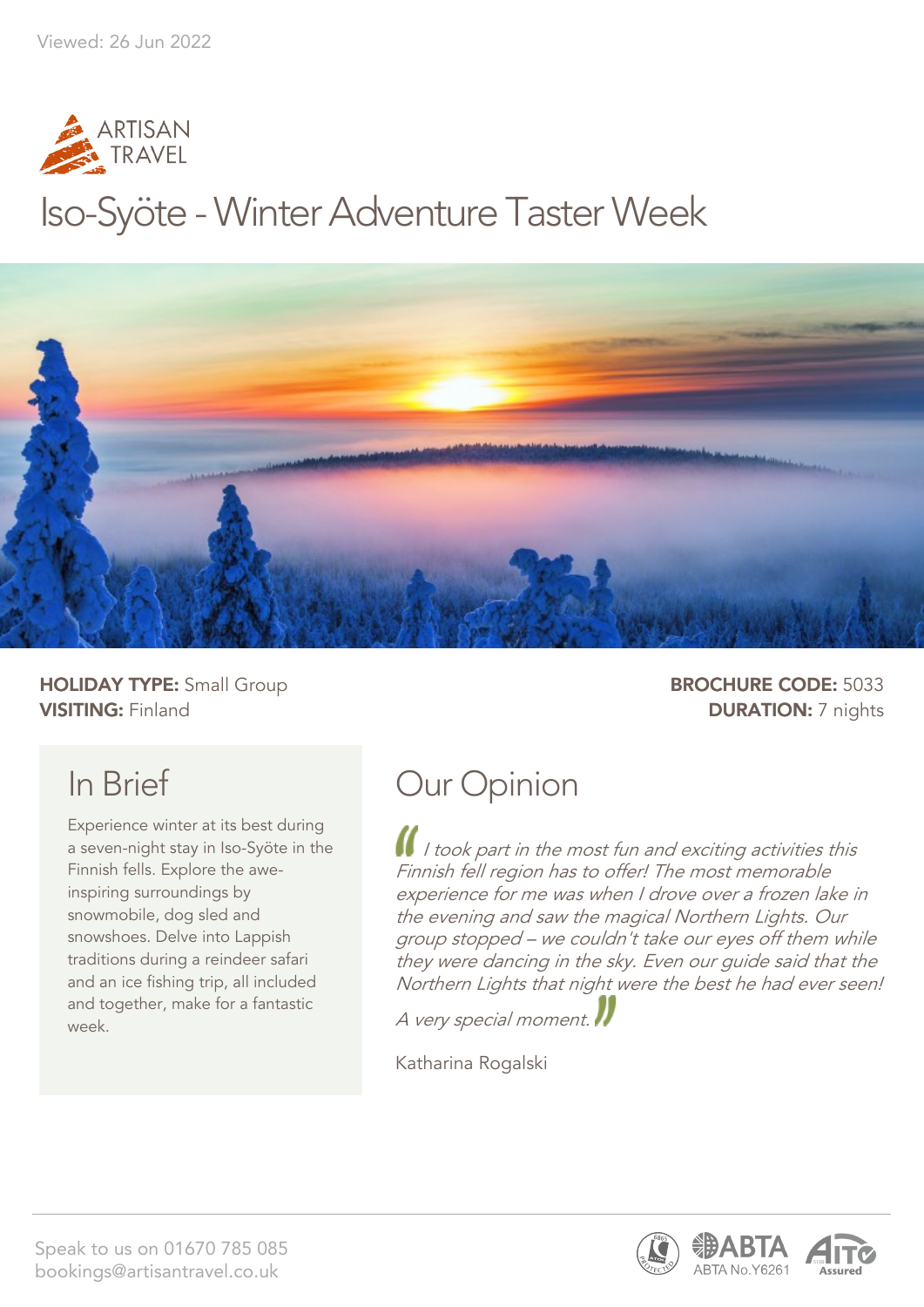

## What's included?

- Flights: return flights from London to Kuusamo, either direct or via Helsinki depending on departure date. Flight routes are subject to change.
- **Transfers:** return airport transfers
- Accommodation: 7 nights in a standard double/twin hotel room (cabin and suite upgrades available subject to availability and supplement)
- Meals: 7 breakfasts, 1 lunch, 7 dinners
- The following activities and equipment are included: scenic snowmobile safari, husky safari, snowshoe walk, reindeer safari and ice-fishing (the order of activities is subject to change)
- All equipment, tuition and supervision from fully qualified guides during activities
- Cold weather clothing (you will get your cold-weather clothing on your second day and can keep it for the rest of your stay)

## Trip Overview

A holiday in Finnish Lapland is like being in a winter wonderland. As Iso-Syote gets some of the highest snowfall in the region, it is one of the best places to appreciate this. During this week-long holiday, you can experience the most popular and unique things that this magical part of the world has to offer.

Ride with huskies through the breathtaking landscape, sit on a sleigh pulled by a reindeer, cross a frozen lake by snowmobile and explore the surroundings on snowshoes. All the activities are included in the holiday price and make for a trip you will never forget.

If the solar activity is high, you might see a spectacular Aurora Borealis display, adding another highlight to your Finland visit!

Based at Hotel Iso-Syöte, which enjoys incredible panoramic views of the snowy scenery, you will stay in comfortable hotel rooms. You can choose to upgrade to cabin, or suite accommodation if you wish to do so. For a real Arctic adventure, you can even stay overnight in a snow igloo – a very special accommodation choice!

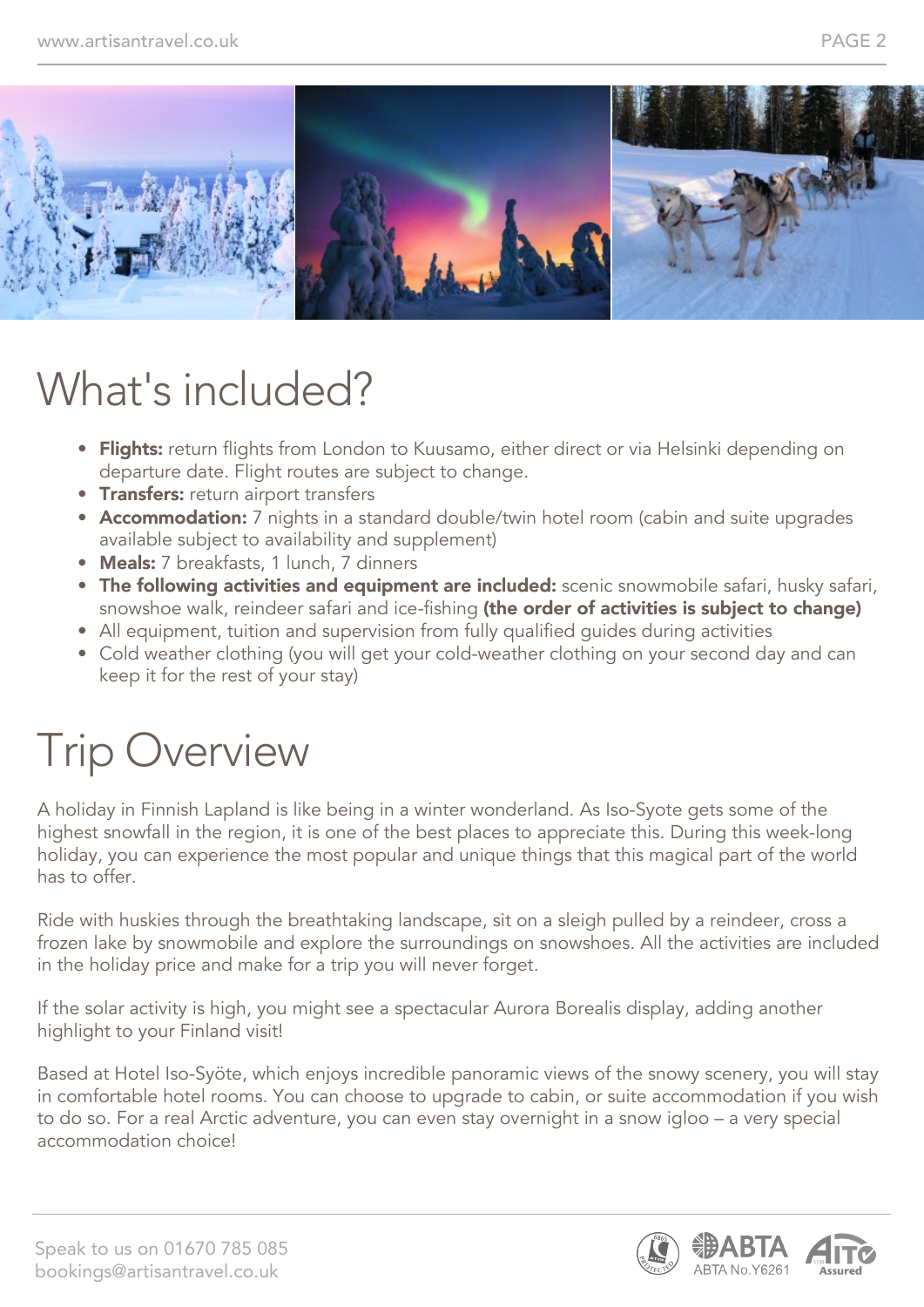With facilities including a sauna and hot tub to enjoy at the hotel as well as the activities, this holiday offers a balance between free time and real Finnish Lapland winter experiences.

©VisitFinland

## Agenda

Please note the order of activities is subject to change



After your arrival at Kuusamo Airport, you will be transferred to your accommodation, the Iso-Syöte Hotel. As you make your way up to the fell, through this winter wonderland, you might see some reindeer meandering between the trees as you ascend.

At the hotel, you will have some time to settle into your rooms before your dinner in the hotel restaurant. If you are arriving on a later flight, there will be a snack provided on arrival, instead of a dinner.

Of course, guests can also take the opportunity to upgrade their accommodation and spend the week in a cosy log cabin, or perhaps one of the hotel's suites. Details can be found in the 'Accommodation' section of the holiday page.

#### Included Meals: Dinner



This morning you will enjoy your breakfast in the hotel restaurant and will get to glimpse panoramic views of the stunning fell scenery.

After breakfast, you will be provided with your cold weather clothing in time for your first activity in the afternoon: a snowmobile safari.

After a safety briefing, you will travel over the fells and through varied terrain that ranges from snowcovered forests to frozen lakes. The route has been designed to offer you the chance to get to know the region and enjoy the landscape. There will be a stop en-route where you can have a coffee around a campfire and switch drivers before you head back to the hotel. You will travel with two people per snowmobile (the driver must have a full driving licence and be over the age of 18). The activity lasts around three hours.

#### Included Meals: Breakfast, Dinner

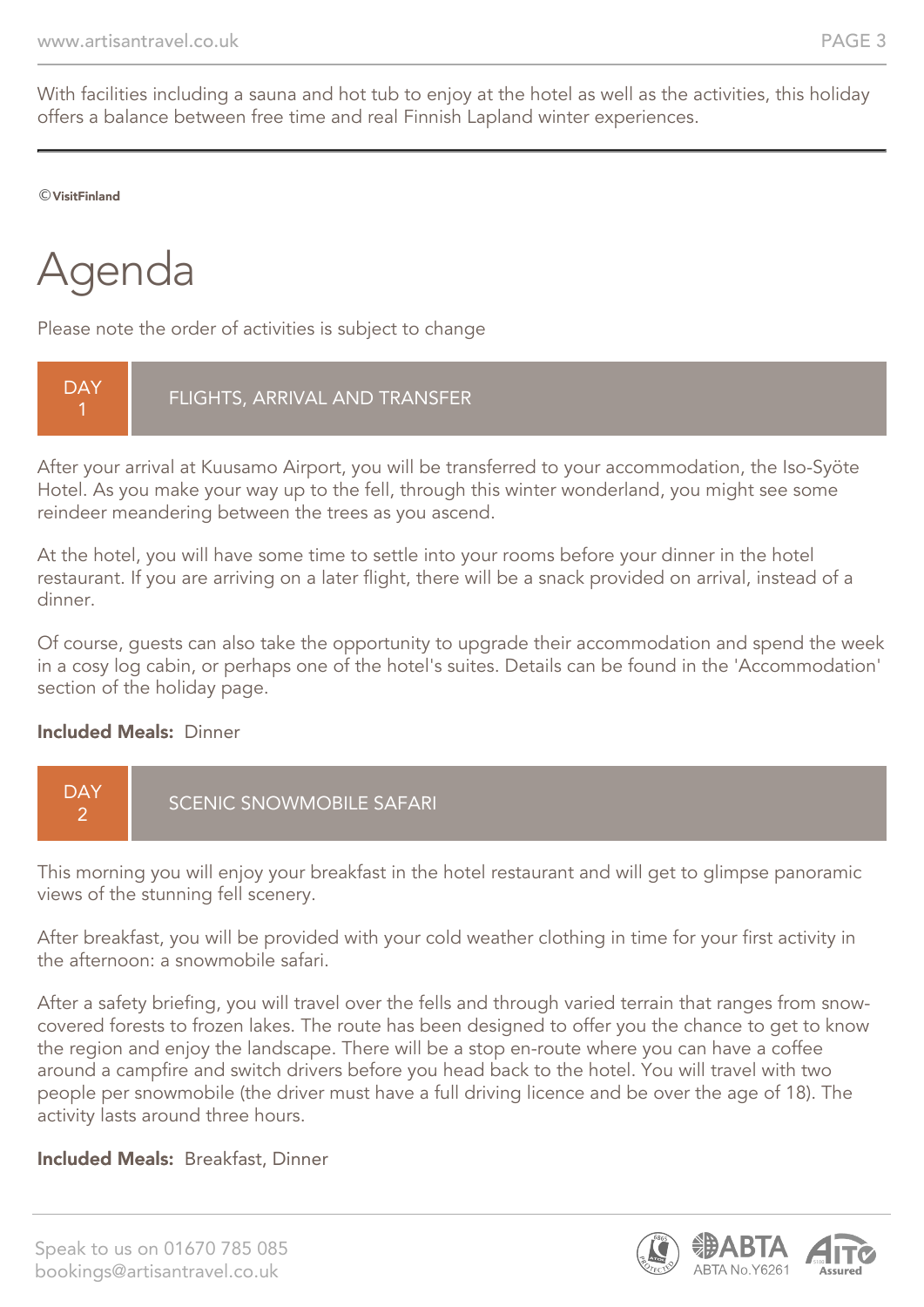

After breakfast, today has been left free for you to set your own itinerary and spend your day how you wish.

You may like to relax in the sauna or in one of the hot tubs and enjoy the ambience of the snowcovered surroundings. If you wish to be a bit more active, you can try an additional activity such as a snowmobile and husky safari or a kick sledge tour.

After dinner, why not enjoy a Northern Lights hunt by snowmobile and put your new-found driving skills to good use.

Details of all of the optional activities available can be found in the 'Personalise' section of the holiday page.

#### Included Meals: Breakfast, Dinner



After breakfast, you will be transferred to the husky farm, where the huskies will be eagerly waiting for you.

Before you get the chance to explore in this time-honoured fashion, you will meet the lovely huskies and get an introduction and safety briefing on how to control a sledge.

With two adults per team, you will travel through this Narnia-like landscape of snowy forests and frozen lakes. There is also the chance to swap drivers if you wish. Lunch will be enjoyed around a campfire back at the husky farm.

This activity lasts around four to five hours in total (including transfers), afterwards, you may want to relax in the sauna or in one of the hot tubs and recall the day's fun before dinner.

#### Included Meals: Breakfast, Lunch, Dinner



Today you will enjoy your breakfast and a leisurely morning before going on a snowshoe walk in the afternoon.

This two-hour walk will take you through the picturesque landscape and the deep snow that covers the fells of Iso-Syöte. Enjoy the stunning views and the snow sculptures that Mother Nature has made.

During this guided snowshoe walk you may also be able to discover marks and tracks of some animals

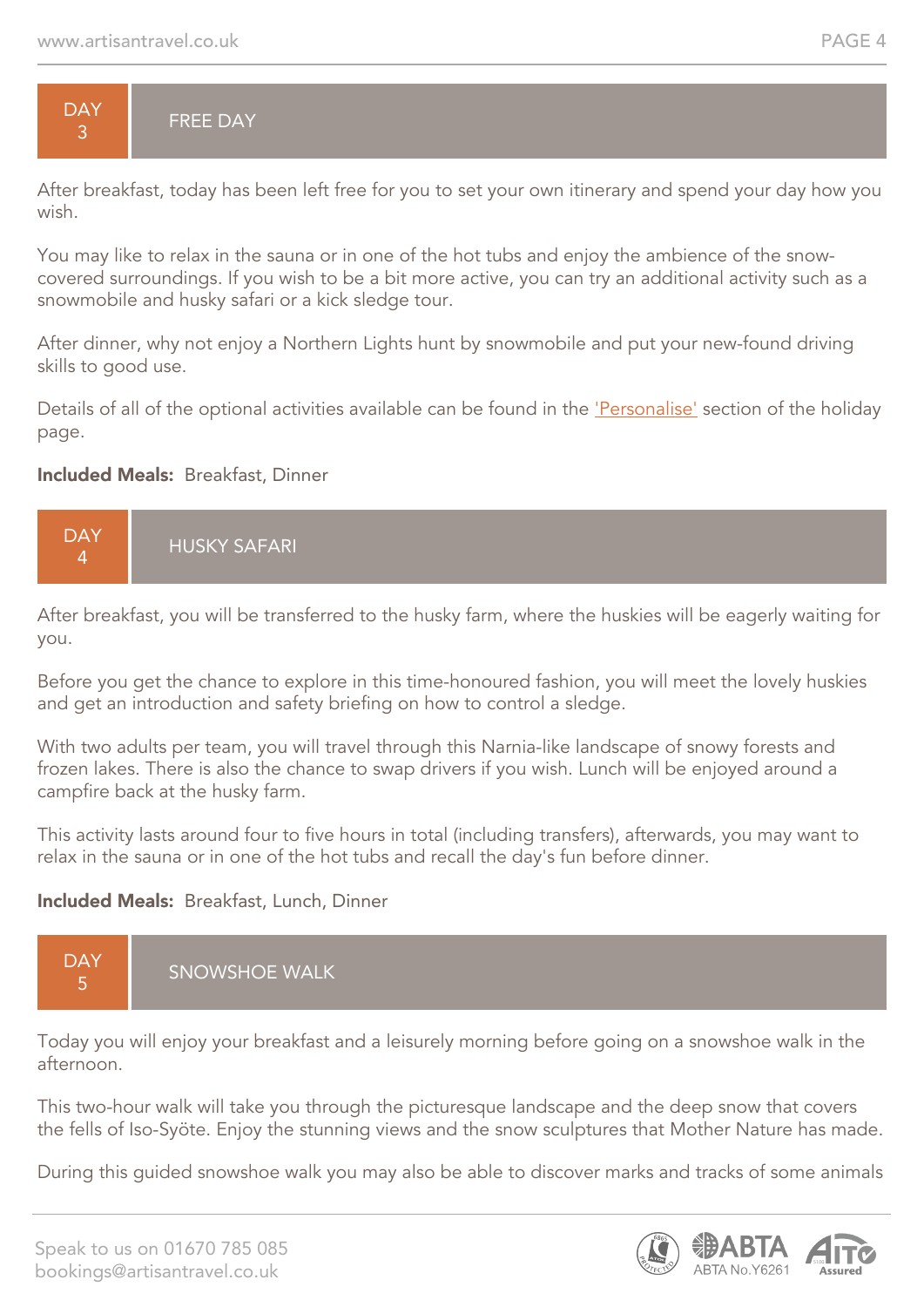in the snow and your guide will highlight some of the local flora and fauna.

The evening is free for you to relax and enjoy a delicious dinner at the hotel. Don't forget, however, to keep an eye out for a Northern Lights display, as the Aurora can be a regular visitor to this region.

#### Included Meals: Breakfast, Dinner

Reindeer are synonymous with Lapland and are integral to the culture and economy of the region. Following breakfast, you will meet your guide for a delightful reindeer safari as you travel by sleigh through the snow-laden forests. You will be given an insight into the role that these animals play and will have the chance to take plenty of pictures as you sit back and enjoy the ride.

Upon your return to the hotel this afternoon, there will be time to relax and enjoy the sauna and hot tubs. You may also want to take a walk and enjoy the deep snow independently, as snowshoes can be hired locally.

Dinner will be served in the restaurant.

#### Included Meals: Breakfast, Dinner



On your final full day in Finland, your guide will pack the equipment and transfer you to a beautiful frozen lake after breakfast, where you will learn the very popular art of ice fishing.

Before you can drill the hole and drop your line, you will be given full instructions and shown the best techniques for winter fishing. Then all you have to do is relax and wait for a bite!

Fishing does require patience but the rewards can be very satisfying. Even if you are unlucky in your pursuit, this remains a thoroughly enjoyable way to spend some time in the Finnish wilds. The activity will last for approximately 3 hours. You can then enjoy one last dinner and relax in the sauna.

#### Included Meals: Breakfast, Dinner



Enjoy your last breakfast in the hotel's wonderful panoramic restaurant with its views over the picturesque fell scenery.

It will then be time to say farewell to Finnish Lapland as you are returned to the airport for your journey home.

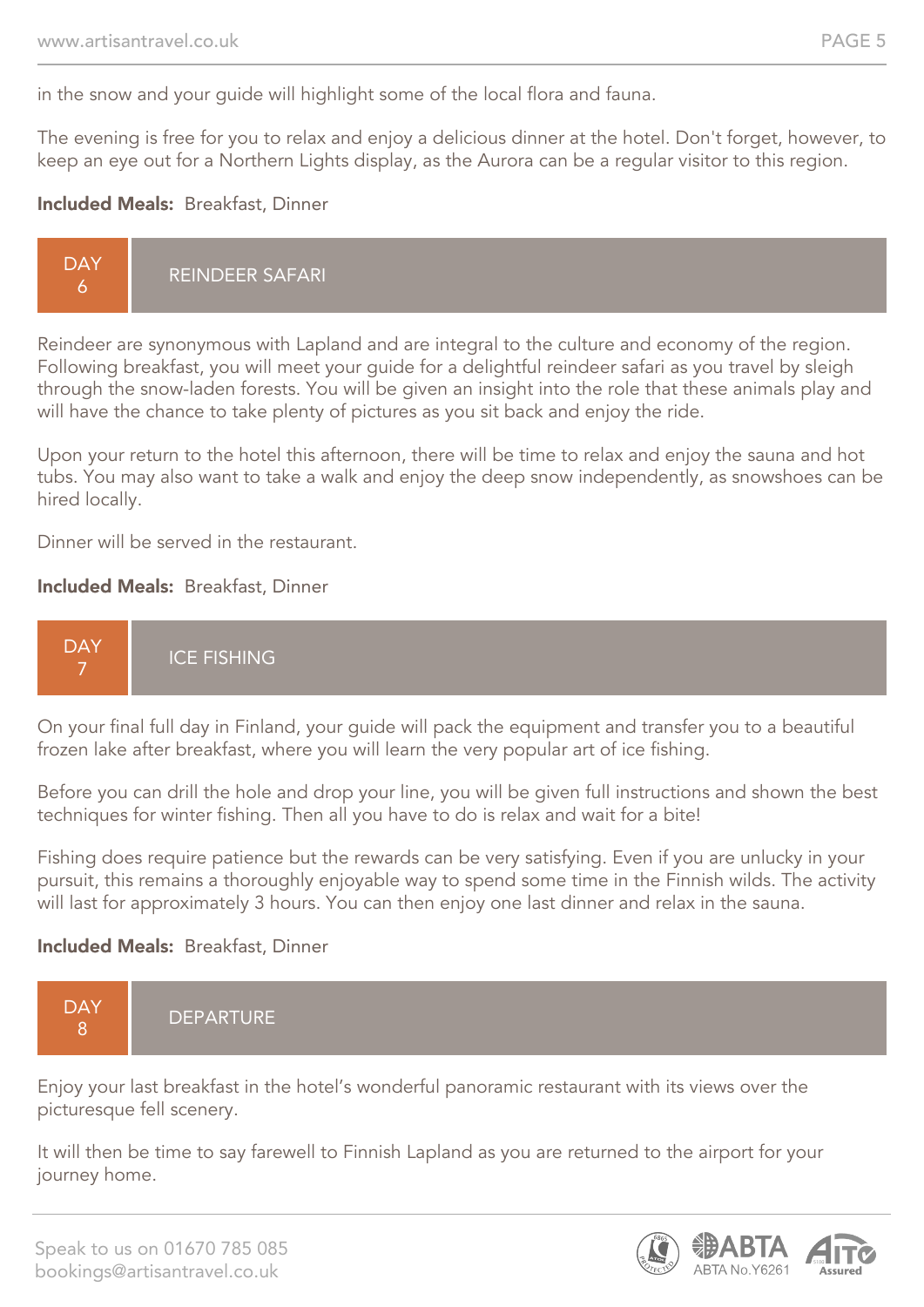## Personalise this tour

### Our pick



#### Overnight in a Snow Igloo (on request)

If you want to experience something truly unique then an overnight stay in a snow igloo is certainly something to consider.

The snow igloo is built on the top of the Iso Syöte hill every year. It is like a natural shield, meaning that even if the temperatures outside drop to -35°C, the inside of the igloo stays consistently at -6°C to -3°C! You will be equipped with everything you need to keep you warm during the night, including an Arctic-grade sleeping bag.

We can arrange for you to upgrade one night of your stay to spend the night in this remarkable way. You will keep your hotel room (or cabin if you choose to upgrade) so you will have warm showers awaiting you in the morning!

#### Other options

ACTIVITIES

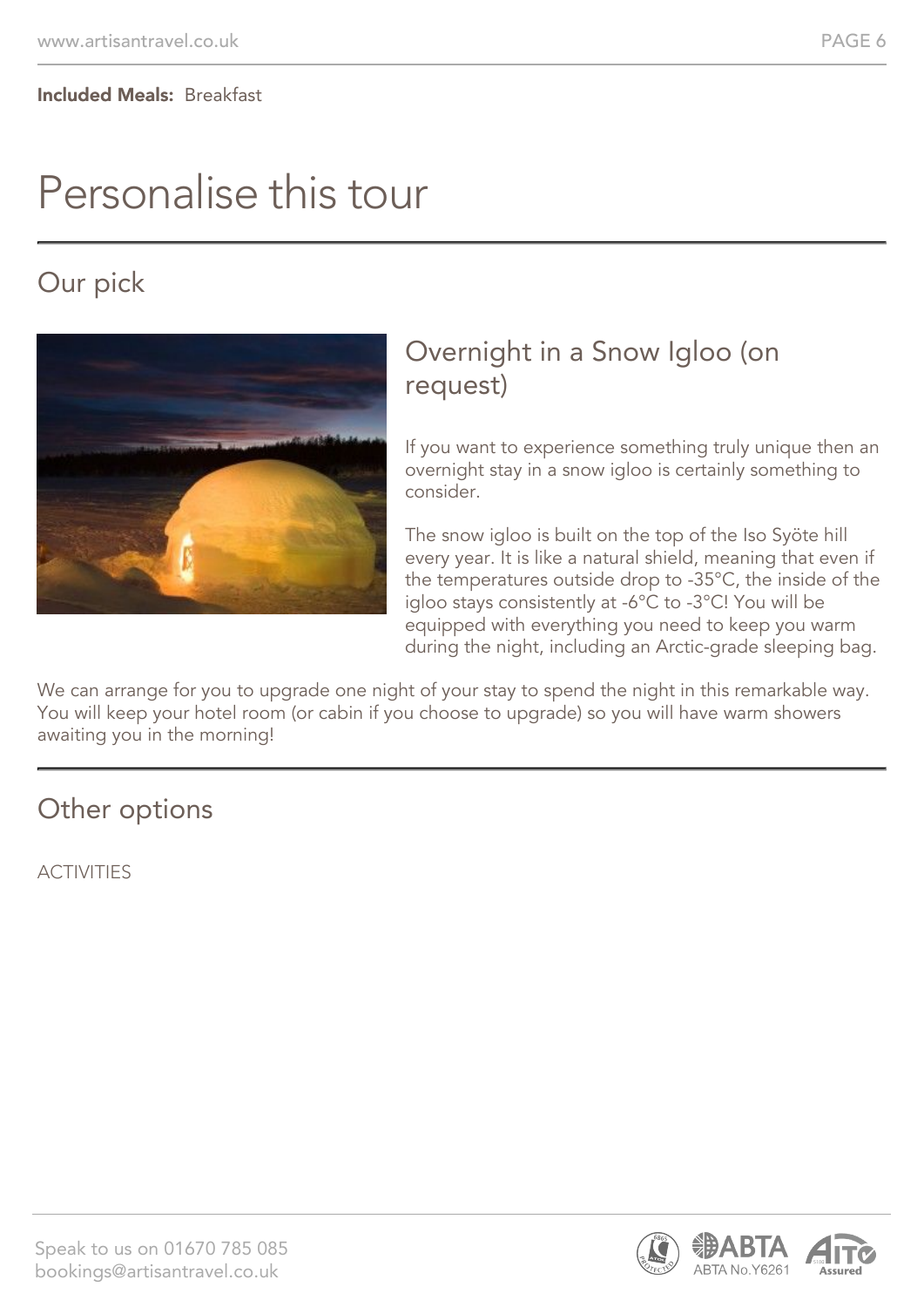

### Snowmobile and Husky Safari

This additional activity can be added to Day Three of your holiday.

Following a guide, you will travel two people per snowmobile to a husky farm. Anyone wishing to drive a snowmobile must be 18 years old and in possession of a full driving licence.

After an introduction, you will meet the huskies and set off on a short safari of around 6km. The huskies will pull your sledge through the snowy forest and the stunning,

Arctic landscape.

Two people will share a sledge, but there will be the opportunity to change drivers and take some pictures. This is a perfect way to enjoy both of the most famous activities in Finland. Warm drinks and equipment are included. The total duration of this activity is approximately three hours.

Available: Tuesday at 10am



### Kick-sledge Rides

Try another traditional Finnish way of moving around the snow-covered landscape. Kick-sledges are a lot of fun! You can slide down the hill and 'kick' them uphill again with one leg, whilst the other is on the sledge. It will be a couple of active hours but you will enjoy the snow on Iso-Syöte's hilltop. A hot drink and a pulla, a traditional Finnish sweet roll, are also included during this experience which lasts around two hours.

Available: Tuesday at 14.30

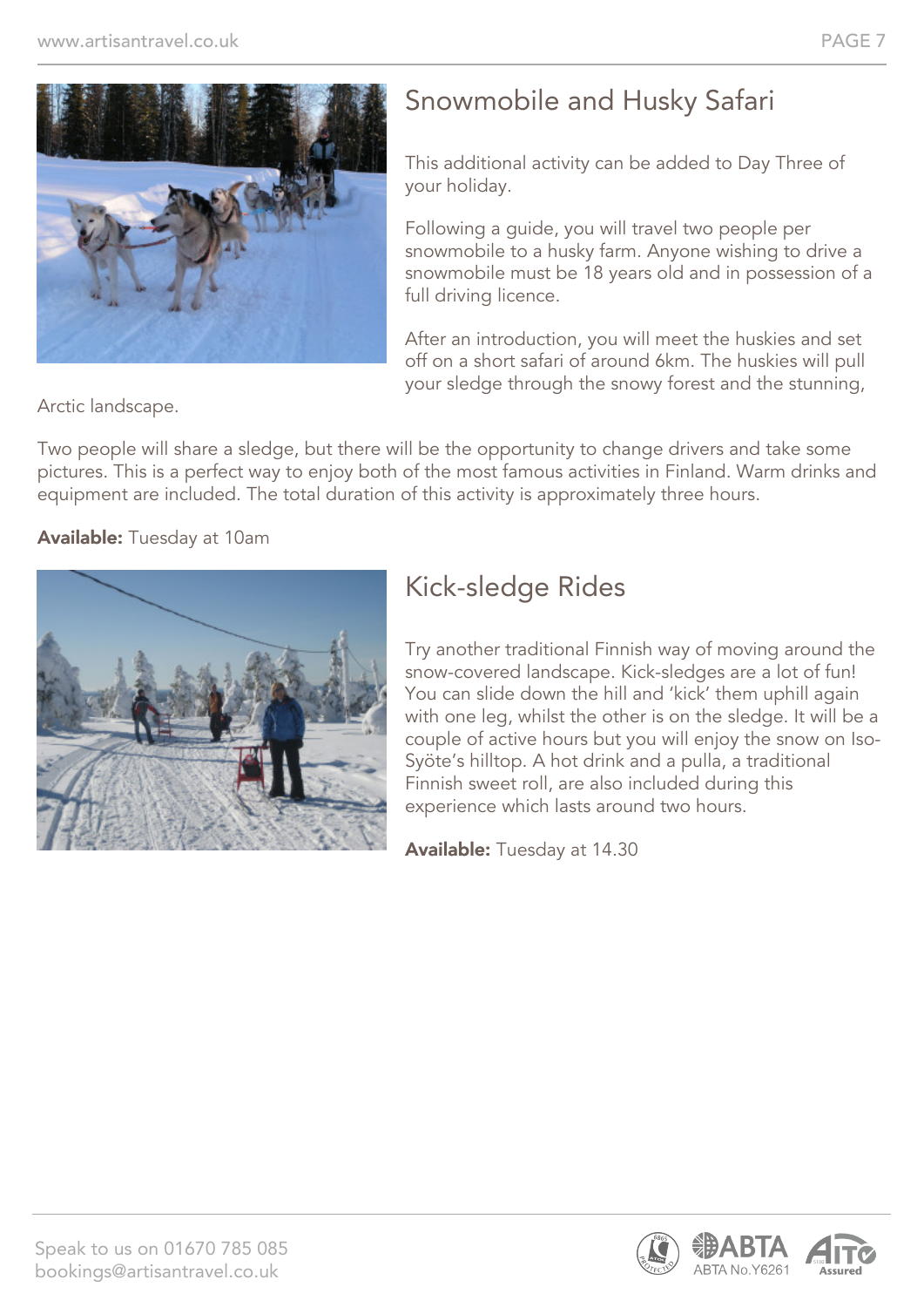

### Search for the Northern Lights Snowmobile Safari

A night-time snowmobile safari is truly a different experience and offers a very special atmosphere. Drive under the night sky, through the snowy forest and the Arctic landscape. If the solar activity is high, you might witness the Northern Lights! There will also be a break for a warm drink around a campfire. You will travel two people per snowmobile (the driver must be 18 years old and hold a full driving licence).

This is a fairly challenging activity so we recommend that

you either have some previous experience of snowmobiling or that this is not your first snowmobiling activity in your holiday. The activity lasts around three hours.

Available: Tuesday or Wednesday at 8 pm

Image credit: VisitFinland.com

## Included Accommodation

Other options are available - see below for details.

### Hotel Iso-Syöte (Nights: 1-7)



Sitting on top of Iso-Syöte Fell, this hotel commands an ideal position with stunning views looking out across the wild beauty of Fell Lapland. The hotel and the surrounding cottages were all designed with great care to make the very most of the hotel's lofty position and there are spectacular vistas in all directions.

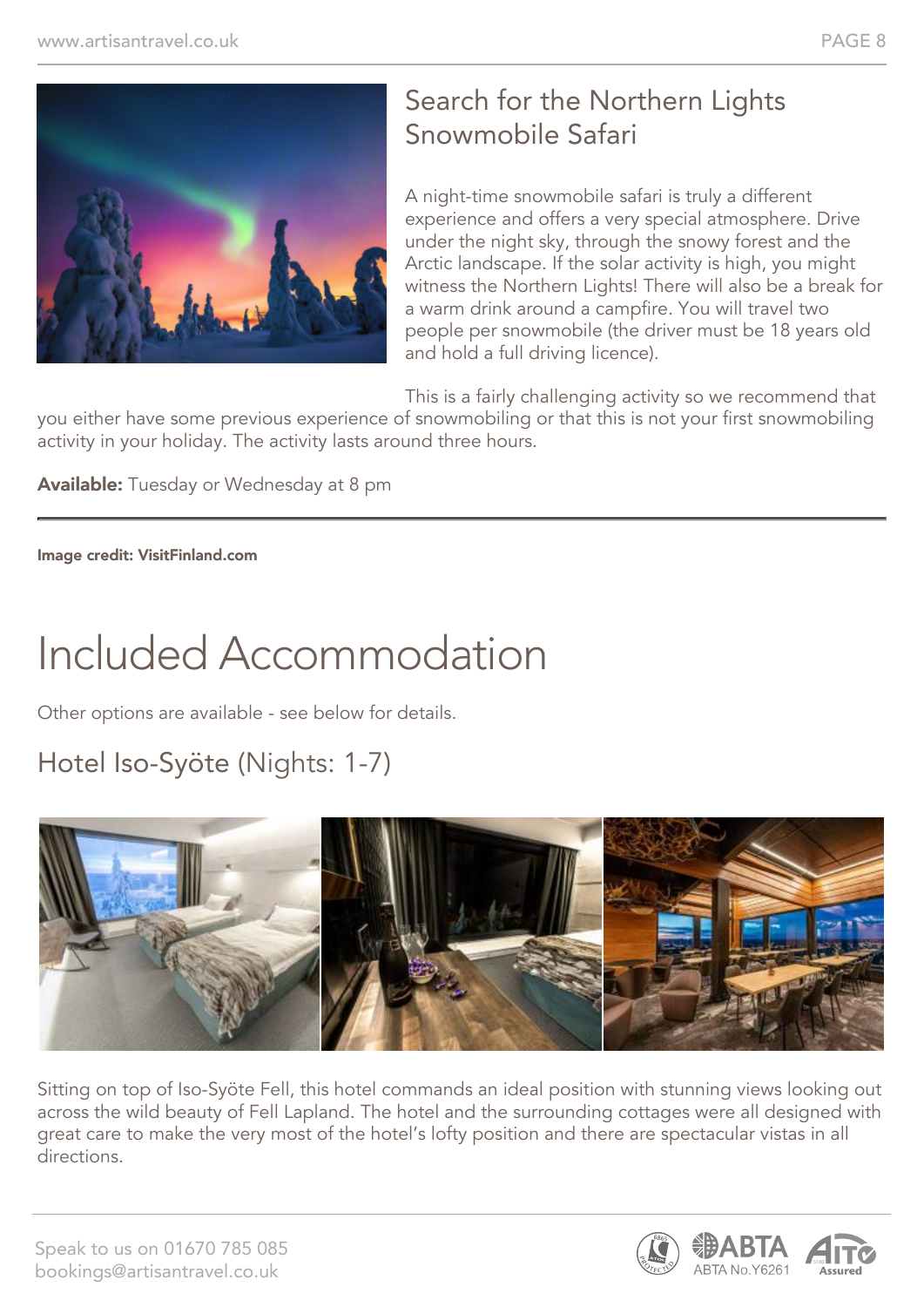The downhill ski slopes are just a short walk away from the accommodation and so everything is very easily accessed here.

#### Hotel facilities

- There is a panoramic view restaurant which takes maximum advantage of the spectacular setting and serves a range of local and international cuisine
- The fully licenced lobby bar is ideal for a pre-dinner drink and for after dinner there is a small nightclub downstairs, far away from the rooms, we must hastily add!
- The hotel has an indoor swimming pool with hydro jets for guest use, whether staying in the hotel or cottages. Hotel guests also have access to a sauna, Turkish steam bath and a hot tub.
- Massages and beauty treatments can also be booked locally
- Free Wi-Fi is provided throughout the main hotel building

#### Room types

#### HOTEL ROOMS

The hotel has 20 standard rooms each of which has two separate beds (can be pushed together). Each of the spacious rooms is en-suite (with shower). The rooms are well equipped with digital TV (although the views from the hotel should draw you away from that), and tea and coffee making facilities. Each room sleeps two people with space for one extra bed. Interconnecting rooms are available subject to availability.

Image credits: Visitfinland.com, Iso-Syote Hotel

# Other accommodation options

Contact us for a personalised quote.

### Eagle's View Suite, Iso-Syöte

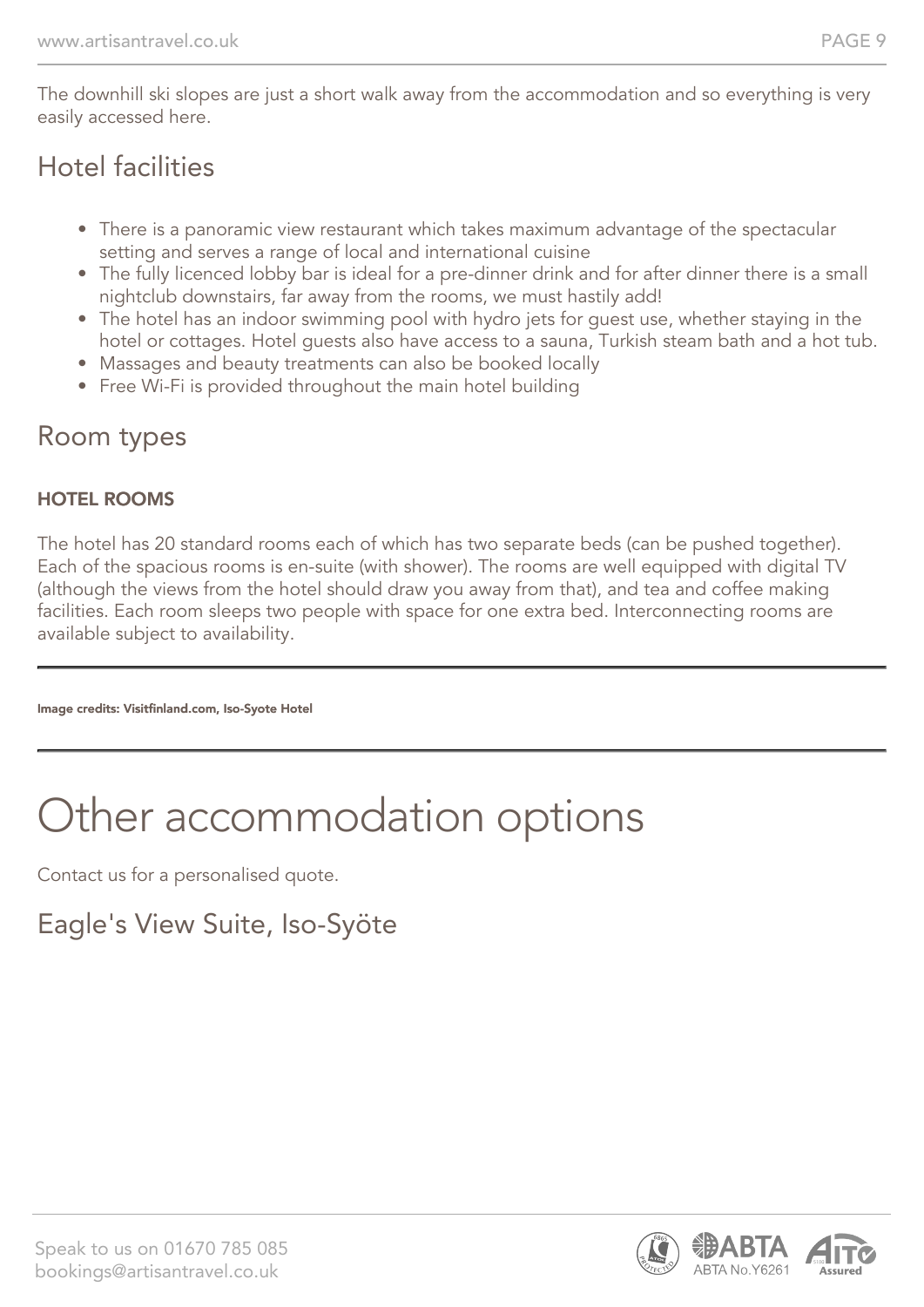

This is an exceptional way to spend your holiday here at Iso-Syöte.

Live like a ruler of the skies in the unique and luxurious Eagle's View Suite which offers two floors of warmth and luxury at the hotel's southern corner, as well as splendid panoramic views.

Panoramic windows and a glass roof allow you to take in the wonders of the surrounding landscape and hopefully gaze upon any Northern Lights displays.

Natural tones and textures of wood and stone fill the interior, with a tree growing through the centre up to the second floor. Comfortably set on its top branches is the cosy 'nest' bedroom. You will also find a private hot tub on this floor, overlooking the landscape. On the ground floor, you can relax in the living room on wicker sofas, snuggle up by the cosy fireplace and refresh yourself in the stylish bathroom.

This is one of the most spectacular bedrooms we have come across on our travels and so if you want to really push the boat out, this is the way to do it.

#### Kelo Log Cottages



There are 20 Kelo log cottages up on the fell in Iso-Syöte. They are as authentic as they come and are built using whole trunks from naturally-matured pine trees. They are semi-detached and dotted around the fellside, only a few steps away from the cross-country skiing tracks which span across the fell and through the trees.

Each has one bedroom with two beds and a sofa bed, so can accommodate up to four people but we

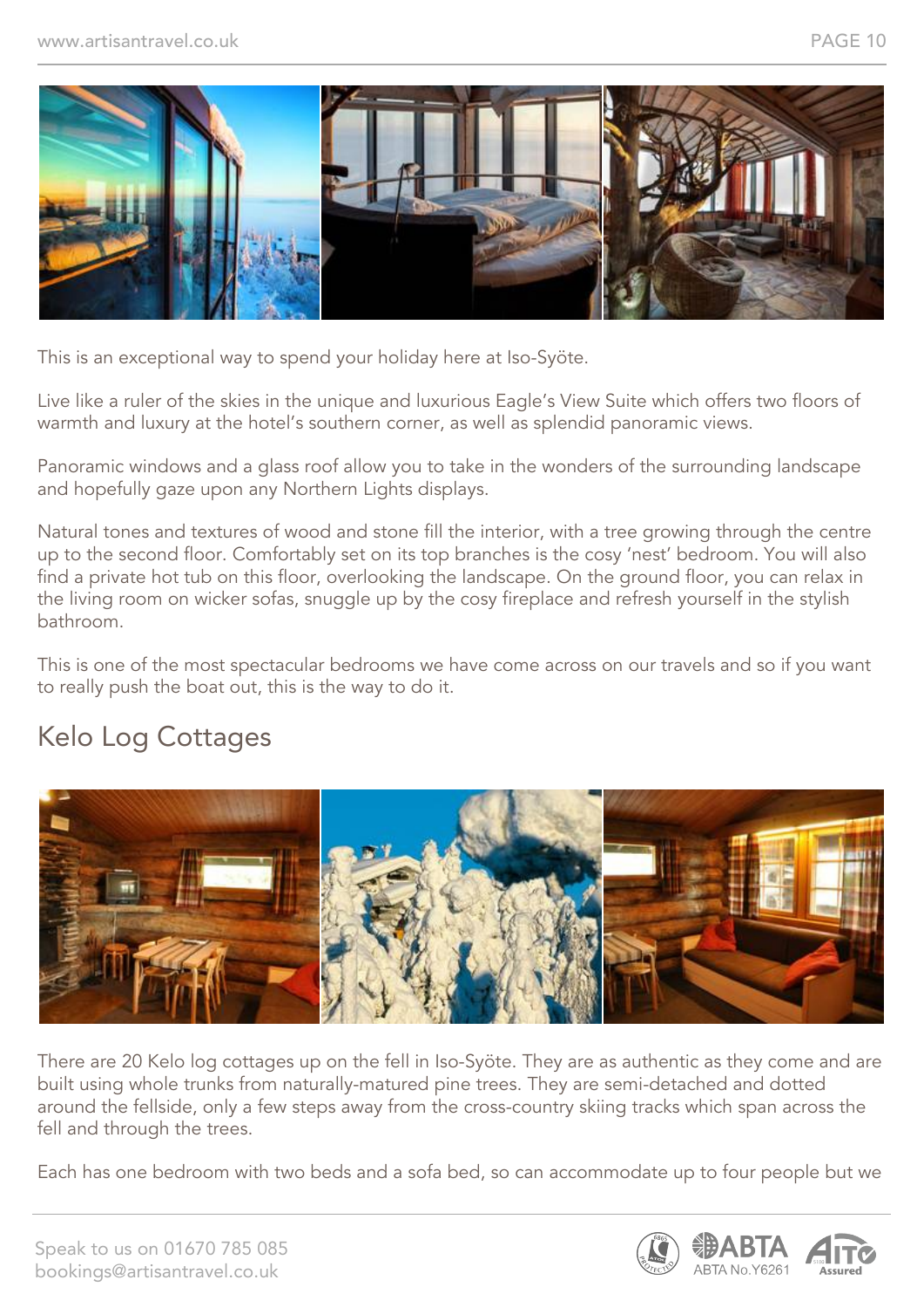find that they are ideally suited to a couple or two or three friends. They feature a living room with a fireplace and digital TV, a small kitchen area and shower room with private sauna.

The cottages are located between 200 and 300 metres from the hotel allowing easy access to the facilities. If you want a traditional cabin then look no further. You can even scan the snow-laden landscape with your morning coffee from your verandah.

Bed Linen and towels, as well as access to the hotel's swimming pool and saunas, is included for all cabin guests.

Image credits: Iso-Syote Hotel

#### Aurora View Suites



The Iso-Syote hotel features 10 newly renovated suites which are quite special. The Aurora View Suites are set over two spacious floors and are wonderfully well-equipped. Downstairs, there is a sauna, shower and toilet; a sofa bed which can turn into an extra bed for one to two people, and a drying cabinet.

Upstairs, there is a double bed, shower and toilet, television, mini-kitchenette and mini-bar.

The pièce de résistance is the view from the suites and the glass facades really make the most of them. Each of the suites has its own private terrace with an outdoor Jacuzzi. There can be few more decadent ways to unwind after a day in outdoors than watching the night sky for a glimpse of the Aurora Borealis from the warm bubbles of your own hot tub!

Image credits: VisitFinland.com, Iso-Syote Hotel

## The Specifics

### Holiday group size (approximate)